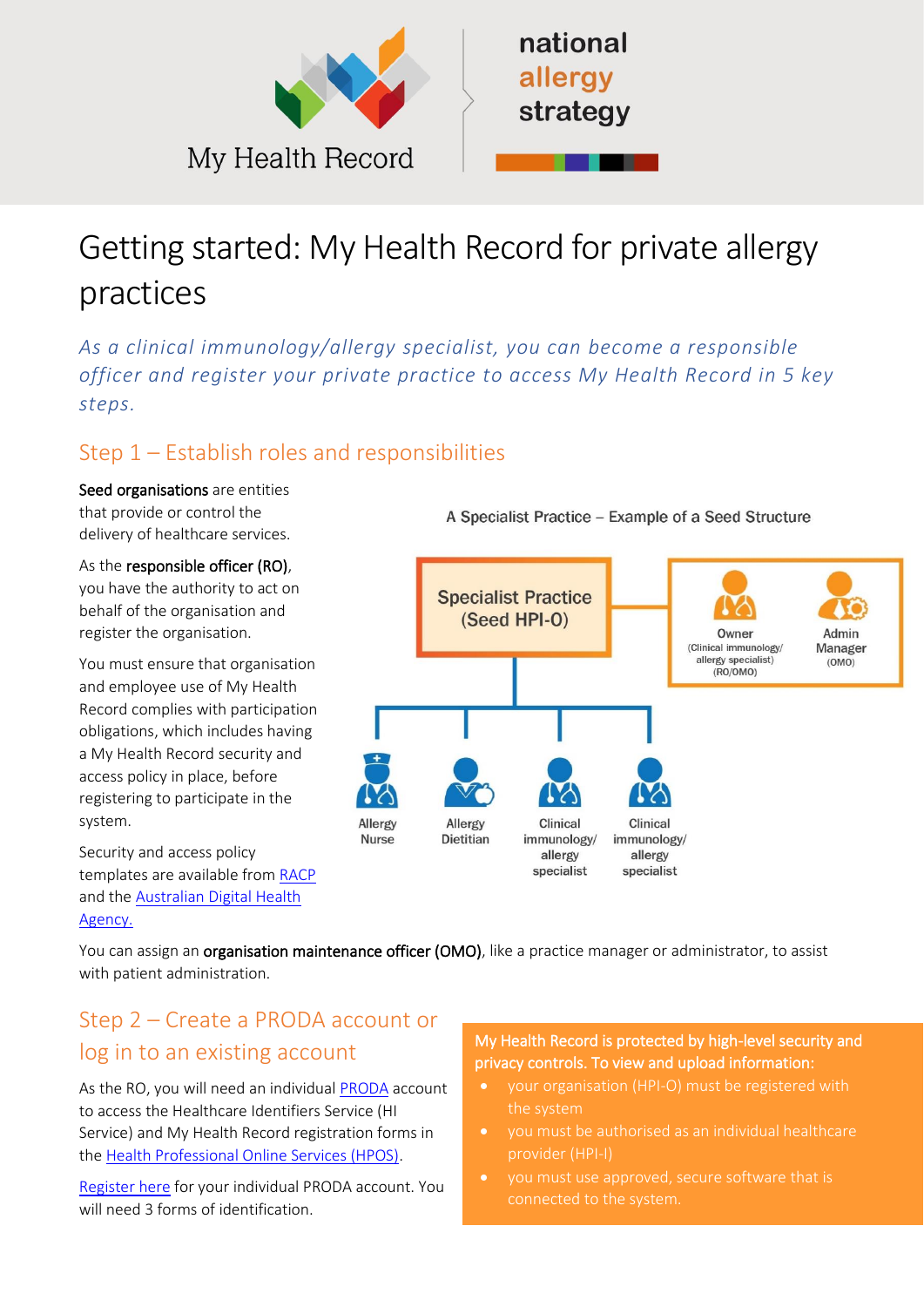#### Step 3: Link your PRODA account with HPOS

Once you are logged in to PRODA, click on the HPOS tile from the list of available services.

If this is your first time using PRODA, you will be prompted to enter a registration number, such as your [Ahpra number](https://www.ahpra.gov.au/) or your Healthcare Provider Identifier (HPI-I). If you do not have a number, you can still access the registration form without it.

#### Step 4: Register your practice

Healthcare providers and administrators can manage the My Health Record registration process via HPOS. Once your PRODA and HPOS are linked, you can register your practice (seed organisation).

From within the HPOS tile, choose either:

- a. Link Identifiers to link your PRODA account to your HPI-O, or
- b. Go to Service to register your practice and receive an HPI-O.

Then follow the prompts. Detailed instructions can be foun[d here.](https://www.servicesaustralia.gov.au/organisations/health-professionals/services/medicare/healthcare-identifiers-service-health-professionals/applying/how-apply-organisations)

#### Step 5a: Connect via conformant software

The best way to connect to the My Health Record system is through [conformant software.](https://www.myhealthrecord.gov.au/for-healthcare-professionals/conformant-clinical-software-products) This will allow you to both view *and* upload to the system without affecting your workflow.

You may need to request and download [a National](https://www.servicesaustralia.gov.au/organisations/health-professionals/services/medicare/national-authentication-service-health)  [Authentication Service for Health \(NASH\) Public Key](https://www.servicesaustralia.gov.au/organisations/health-professionals/services/medicare/national-authentication-service-health)  [Infrastructure \(PKI\) certificate.](https://www.servicesaustralia.gov.au/organisations/health-professionals/services/medicare/national-authentication-service-health) A NASH PKI certificate is a digital certificate that authenticates an organisation whenever they access the My Health Record system using conformant software. Check with your software provider whether you should connect using the NASH method or the contracted service provider (CSP) method.

For the NASH method, once your HPI-O has been issued:

- Select the My Programs tile.
- Select the My Health Record and Healthcare Identifiers tile.
- Select the Healthcare Identifiers Managing Existing Records tile.
- Select your organisation then My Organisation details.

The Healthcare Identifiers Service (HI Service) is a national system for uniquely identifying healthcare providers, healthcare organisations and individuals foundation component of all national digital health products, including My Health Record.

- Individual Healthcare Identifier (IHI) identifies the patient.
- Healthcare Provider Identifier Individual (HPI-I) identifies an individual healthcare provider.
- Healthcare Provider Identifier Organisation (HPI-O) identifies the

#### From the Organisation screen:

- Click the Certificates tab and then Request a NASH PKI certificate at the bottom of the screen.
- Once you have completed all the required field, click Save changes.

You will receive an SMS notification when the certificate is ready to download from HPOS via the Certificate tab.

## To link an existing PKI certificate

From the Organisation screen:

- Click the Certificates tab.
- Select the Link existing PKI certificate at the bottom of the screen.

You will need to identify the correct PKI certificate to link to your HPI-O.

Speak to your software provider to configure your software and set up access to My Health Record.